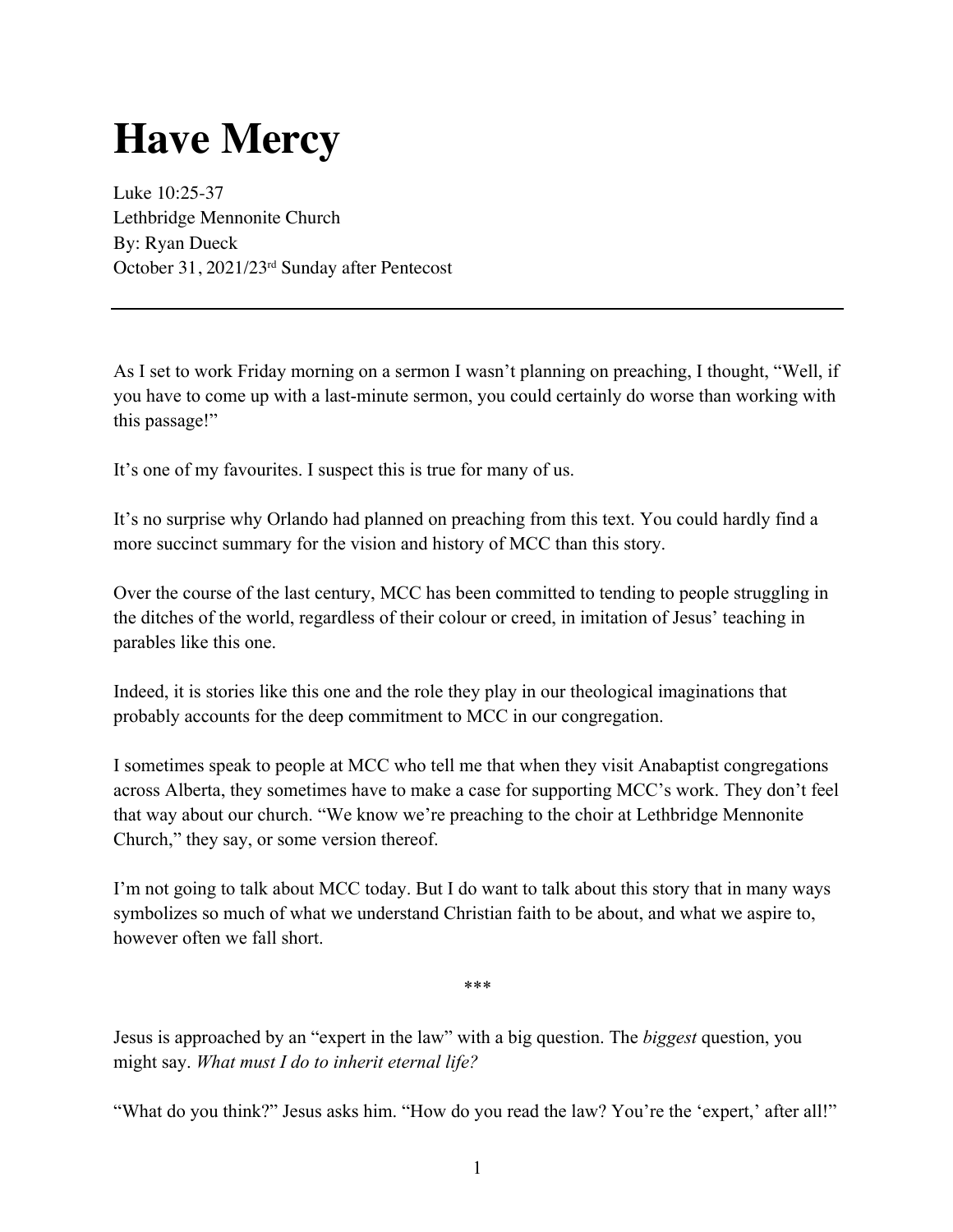The scholar dutifully recites the twin commands to love God and neighbour that form the heart of the Jewish law.

"Sounds good," Jesus says. "Go do that."

But *he wanted to justify himself*, Luke says.

(How often we want to justify ourselves when we ask questions of Jesus!)

So, he says, "and who, exactly, is my neighbour?"

We know the rest of the story. Jesus doesn't answer his question. He doesn't tell give him a nice tidy list of all the people who fit into the box of "people I must love to be a good person and inherit eternal life."

Rather, he tells him a story with a hated Samaritan showing a bunch of good religious Jews what love of neighbour looks like in action.

He tells him a story that turns an enemy into an example.

The "expert" in the law came to Jesus looking to justify himself, to secure his own eternal status, and to draw boundaries around the group of people that he had to concern himself with.

And Jesus shows him exactly how far. But not in the way he expected. Instead of drawing the boundaries around all the people that had to be squeezed into the "neighbours I have to love" box, Jesus showed him what neighbour love looked like.

And he showed him what it looked like by casting a guy from about the most undesirable category of people that the expert in the law could think of in the starring role.

A Samaritan. A half-breed. An unclean idolater. A dog.

(These are harsh-sounding words, but probably not as harsh as some that might have been uttered in the first century.)

And it is this Samaritan who shows the religious expert how far love reaches. He tends to a wounded man on the side of the road—a man who was ignored by a priest and a Levite, these pillars of Jewish piety in the first century.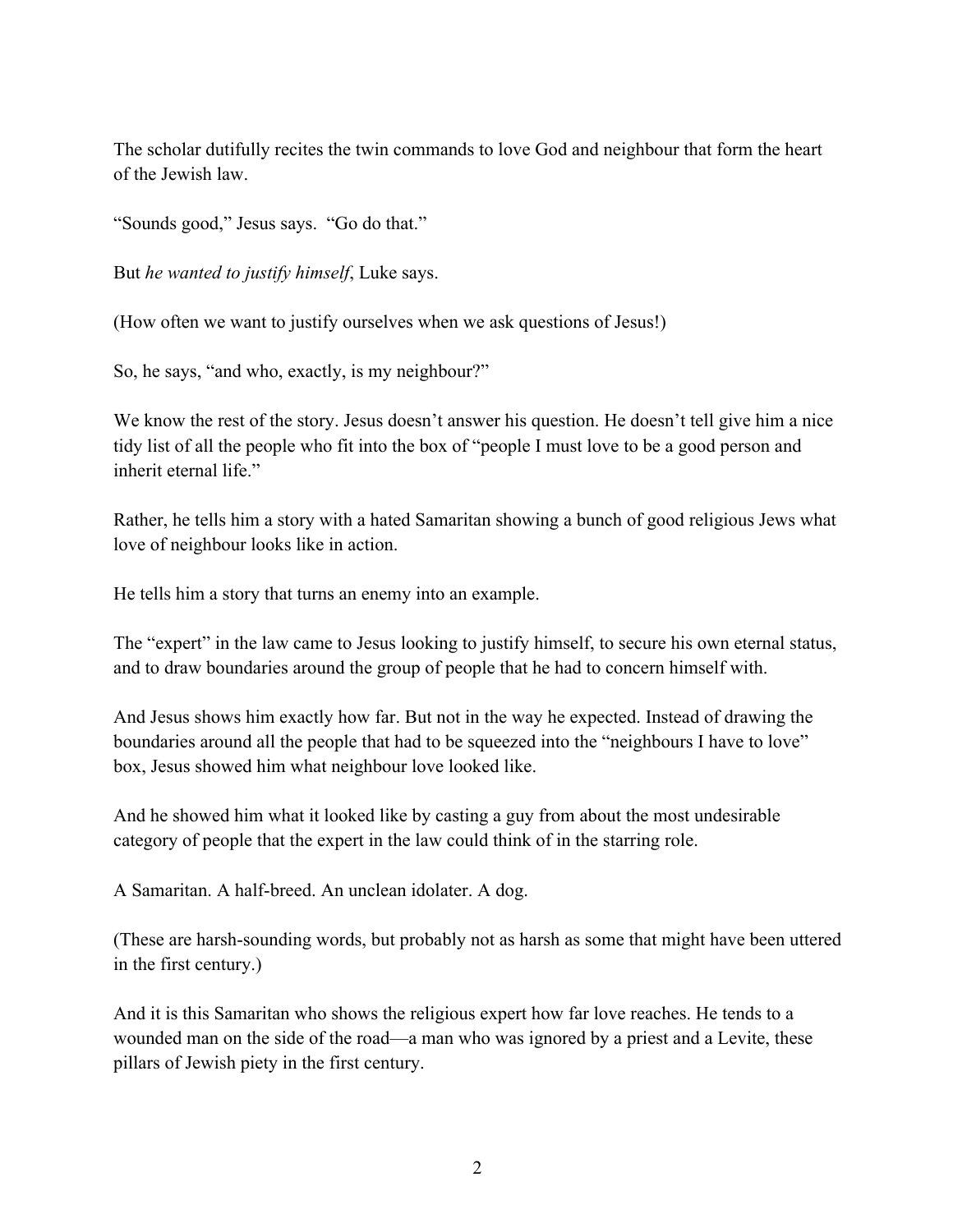It's interesting what the Samaritan in Jesus' story doesn't do, doesn't say.

He doesn't encounter the man on the side of the road and inquire about the circumstances that led to him being there.

He doesn't say, "Well, what on earth were you doing on such a dangerous road in the first place?! How could you be so thoughtless?"

He doesn't say, "You know, you people are always getting yourselves in such bad situations!"

He doesn't probe and interrogate the wounded man, demanding that he prove that his suffering is innocent, that he had no role in the circumstances he has arrived in, or anything like that.

He sees a man bleeding on the side of the road, and he tends to his wounds. And he goes beyond this, ensuring that the man will be cared for at his own expense even after he has gone.

That's what a neighbour looks like, Jesus says.

\*\*\*

As I've mentioned in a previous sermon, Naomi and I are making our way through the popular TV portrayal of Jesus' life called *The Chosen*.

The show imaginatively fills in a lot of the gaps in the story. If you're looking for chapter and verse rigid faithfulness to the four written gospels, *The Chosen* may not be for you.

But I like how the show re-imagines the story of the Good Samaritan. It provided a new window into the story, at least for me.

In *The Chosen*'s interpretation of the story, Jesus and his disciples are in the Samaritan village of Sychar. Jesus has had his conversation with the woman at the well and is teaching in the village.

The disciples are uneasy about being in Samaria so long. They want to get this Messiah show moving. And whatever they may or may not know about it, they're pretty confident that it doesn't involve Samaria or Samaritans.

Jesus, as always, has other ideas. He sets James and John to work tending some anonymous field. James and John aren't sure what the point of this exercise is, but they're pretty sure it means they're his favourites.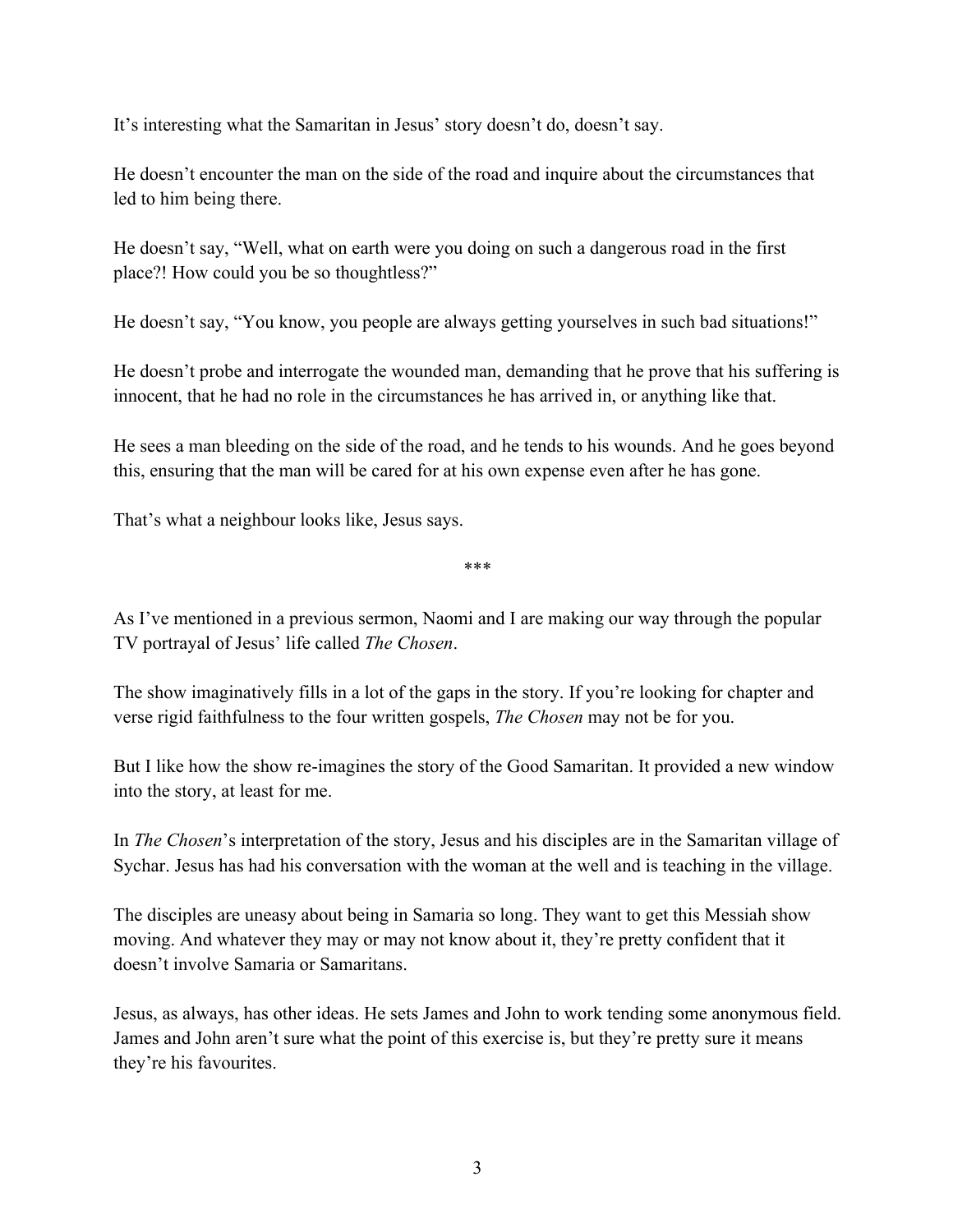Meanwhile, Jesus and the rest of the disciples go to town to buy food. Jesus has hinted at a "dinner party" later and they're full of anticipation.

And so, at the end of a day of tilling and gathering and planning, they all trudge off with Jesus toward some unknown destination where they'll have dinner.

They show up at the house of a man named Melech. Melech is a poor, crippled farmer. He is also a Samaritan and is confused as to why these Jewish guests have shown up. He's heard of Jesus but has no money to give to him or his cause. He certainly has no food to offer them for a dinner party.

"Don't worry about that," Jesus says. "We brought food."

The disciples grudgingly realize that they will be dining with a Samaritan and his family that night. Worse still, James and John find out that it is Melech's field that they have been working all day.

Over the course of the meal, Jesus draws out Melech's story. Melech's poverty led him to make a desperate decision.

He had hidden out with a friend on the road from Jericho to Jerusalem until a Jewish traveler came by. They attacked him, robbed him, took everything he owned, and left him for dead.

In the aftermath, Melech fell off his horse and broke his leg. He had to crawl to the nearest town to get help. He had no idea if the man he robbed lived or died. He came home injured and worse off than before was wracked with guilt over what he had done.

Melech finishes his story, sighs and says to Jesus, *Now you know what you've done. The kind of man you have helped. I could be a murderer.*

Jesus looks at him and simply says, "He didn't die. Somebody came along and helped him." He doesn't say who helped. Just that "somebody" did.

At this Melech breaks down in tears of relief mixed with guilt. *Why me? Why did you come out here?* 

Jesus responds, "The shepherd leaves the 99 to search for the one who went astray."

Jesus forgives Melech. He embraces him and calls him his friend. The next morning, Melech wakes up to find that his broken leg is healed.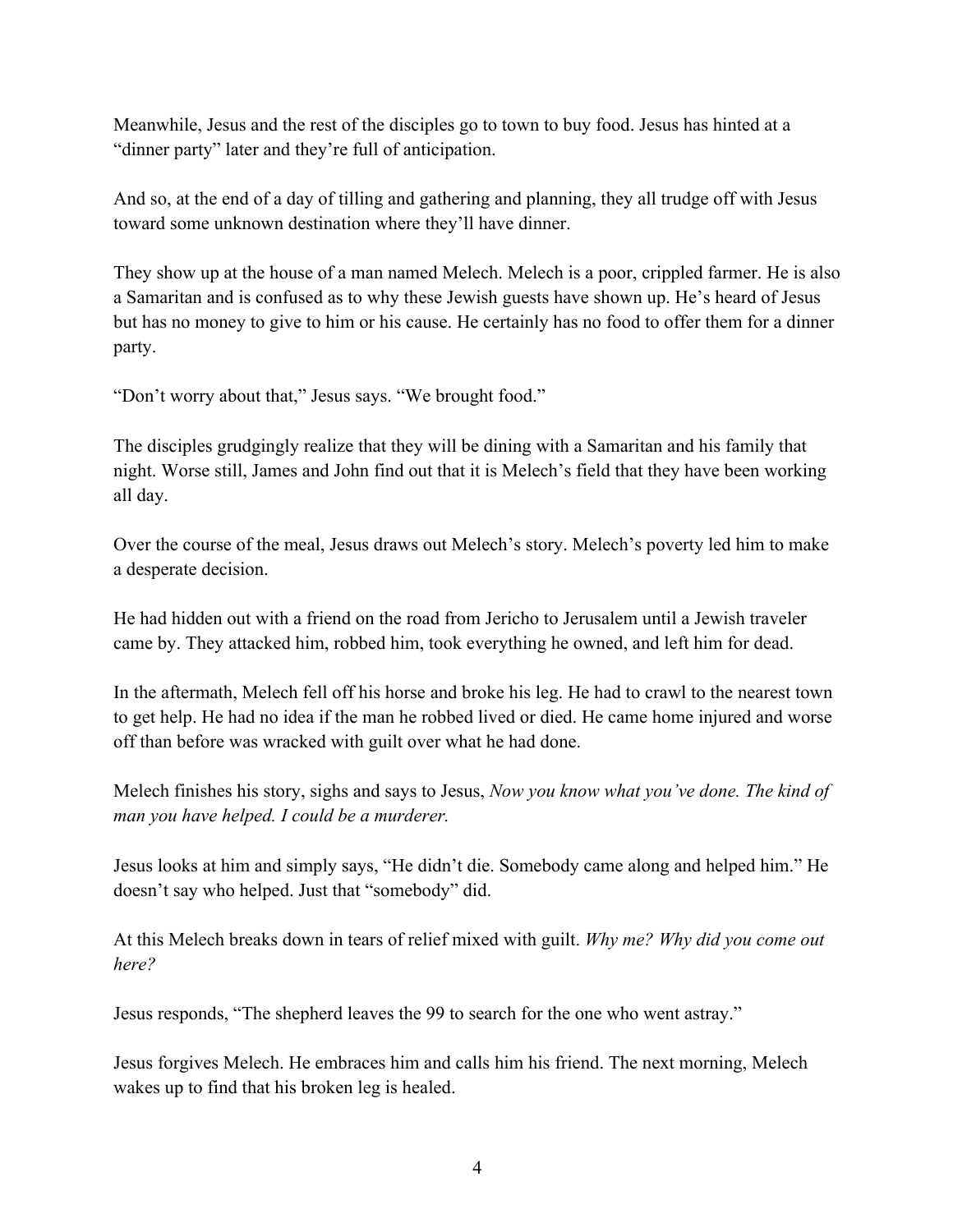It's an interesting spin on a familiar story. Why do I tell it? It's a cool story but it's not the one the gospel of Luke tells.

I like the way *The Chosen* tells this story for a few reasons. First, it kind of levels the ground between all human beings.

At face value, this story would seem to reinforce existing stereotypes. The Samaritan is the villain and the Jew the suffering righteous victim.

And yet, Jesus has brought his Jewish disciples out to share a meal with an impoverished Samaritan farmer. He has put James and John (unknowingly) to work in an enemy's field.

He has listened to the Samaritan's story, offered forgiveness and friendship. And he has done all of this with his Jewish disciples watching.

He has enacted the story of the Good Samaritan in front of their eyes.

He has crossed boundaries of race and religion. He has refused to look the other way in the face of human suffering. He has loved an enemy and in so doing has turned him into a friend.

Jesus locates everyone in this story—Jews and Samaritans—in the same categories of "sinners in need of mercy" and "human beings with a duty to look across boundaries to see need."

This is a good word, it seems to me, in a time where we increasingly obsess over and essentialize our identity markers, be they of race, gender, sexual orientation, or whatever.

We are all, every last one of us, sinners in need of mercy.

Second, it combines a bunch of themes of Jesus' life, teaching and character.

We recognize the story of the Good Samaritan, certainly, but there are also hints of Jesus' teaching about the lost sheep and how the Good Shepherd seeks out the lost. We also see an enactment of Jesus' stubborn insistence of prioritizing hospitality with the wrong sorts of people. We see Jesus, the Great Physician who heals our infirmities. We get a foretaste of this great banquet that Jesus is always talking about.

Even though this story isn't in the gospels in precisely this way, it's not at all hard for us to imagine that it could be. This is the Jesus we know and love. This is the Jesus with whom we have cast our lot.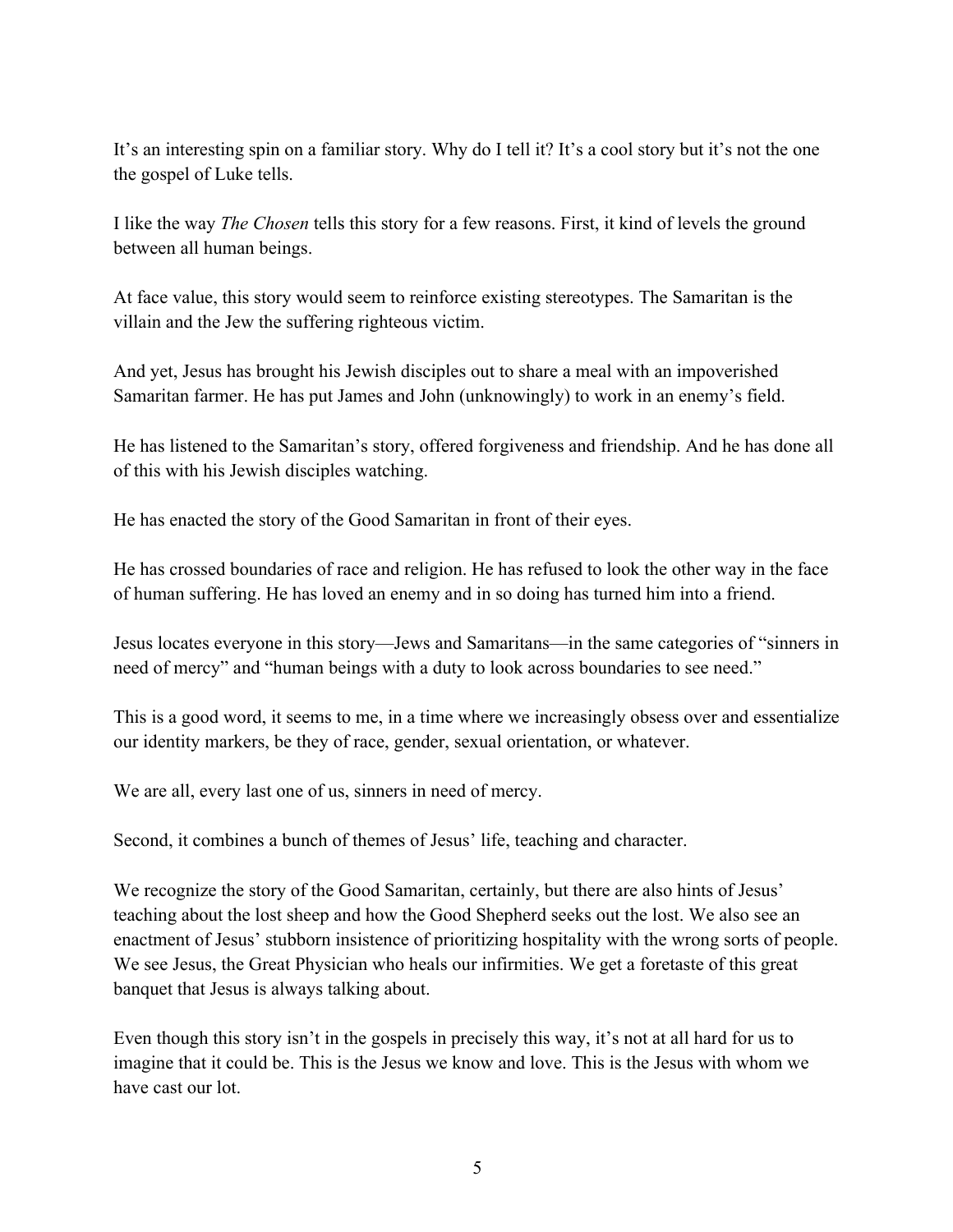Sometimes it takes a new spin on an old story to help us see the character of Jesus with fresh eyes.

\*\*\*

Third, and most simply and importantly, it is a story that is *saturated* with mercy. And this is where I want us to end this morning. With mercy.

At the end of our reading this morning, Jesus asks the Pharisee, "Which of these three [the priest, the Levite, and the Samaritan] do you think was a neighbour to the man who fell into the hands of robbers?"

The expert in the law responds, "The one who had mercy." And Jesus simply says, "Go and do likewise." Go and show mercy.

What Jesus says to the expert in the law, he says to us, too. *Go and show mercy*.

Our world is very short on mercy these days, it seems to me.

We live in angry and polarized times where people love to call each other out for sins, real or imagined.

Our enemies today, it seems to me, aren't primarily racial or even religious but ideological.

Racism and religious intolerance still exist, obviously, but when I look around it doesn't seem to me that this is the main way that we divide ourselves anymore.

These days, we sort ourselves into the categories of "clean" and "unclean," "righteous" and "unrighteous" according to our political views.

For us, categories like "liberal" or "progressive" and "conversative" or "traditional" take the place of "Jew" and "Samaritan." And our hatreds and suspicions run just as deep.

In this context, what would it mean for the church of Jesus Christ to cultivate a determined disposition of mercy? What would it look like for mercy to be our default setting in our interactions with those who don't think like us?

What would it look like to show mercy to the anti-vaxxer? Or to the person with the wrong views on climate change? Or race or sexuality or gender identity?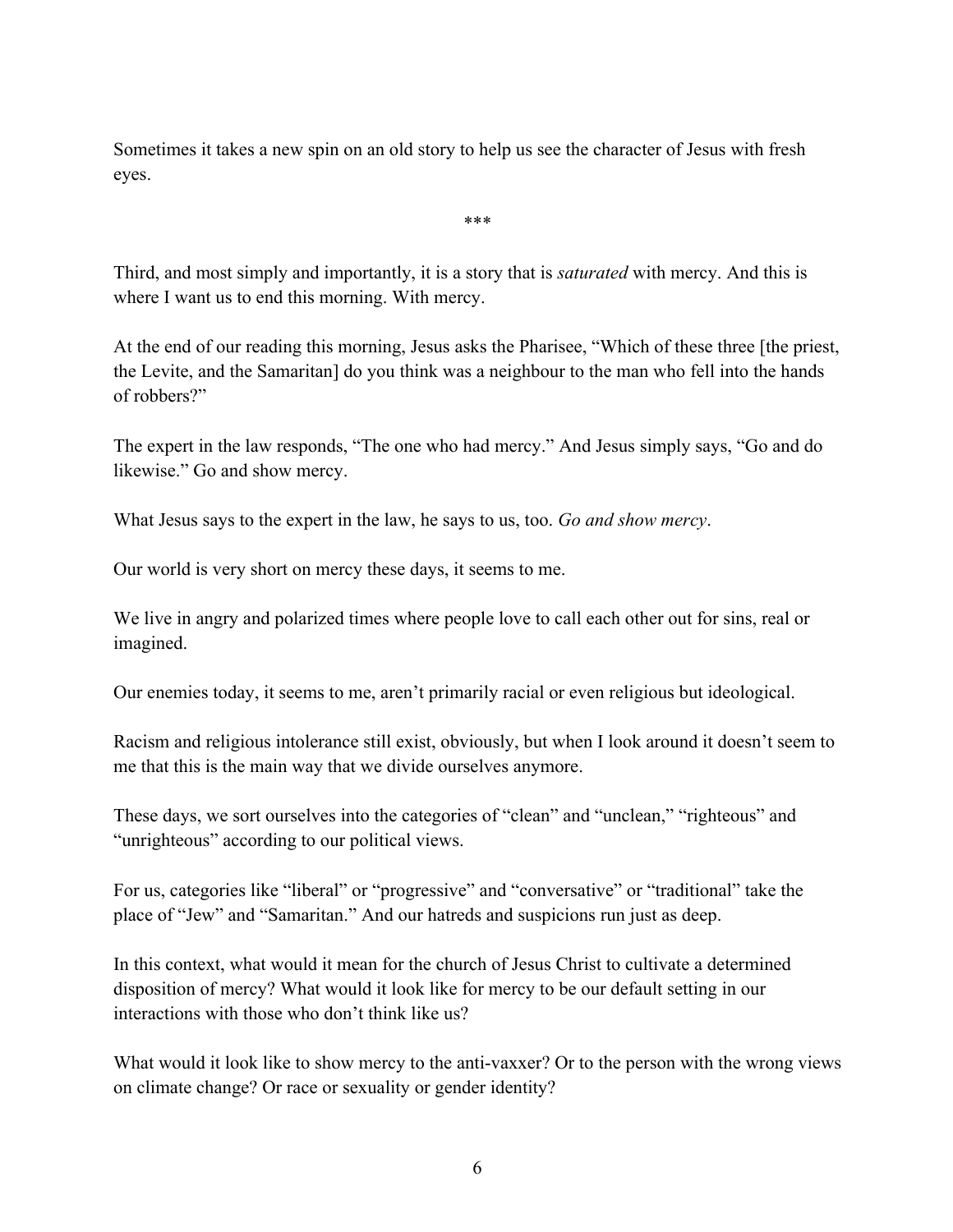What would it look like for our first instinct toward the person whose stupid opinions make our blood boil to be one of mercy? What would it look like for us to see a human being in need underneath the ideas and behaviours that so bother us?

The other day, Naomi and I were sitting at the kitchen table, just talking about a wide variety of people in our various orbits, about the challenges they were going through, the things they were facing.

At the end of our conversation, we just kind of sat there and were struck by a simple truth. So many people are going through hard things. All the time.

I think we would do well to remember this. It might help us to be more merciful.

That conservative acquaintance of yours who has all the wrong ideas about issues you care deeply about? They might be struggling to cope with the pace of change in the modern world. Their kid might be struggling with thoughts of suicide, and they have no idea how to help them. They need your mercy.

That super-woke co-worker that drives you nuts with their endless progressive political commentary? Maybe they're just desperately searching for a story to give their lives meaning and belonging. Maybe their marriage is falling apart. They need your mercy.

Pick your example. Chances are good that whoever drives you nuts with all their dumb ideas about the world likely has some hard things going on under the surface that you can't see and may never know about.

And even if they're not—even if their life is magically (and implausibly) going perfectly. They still need mercy. We *all* need mercy.

Remember, "showing mercy" is the answer Jesus gives to the expert in the law's question, "What must I do to inherit eternal life?"

Mercy is not some optional extra for the super-committed Christians. It's not something we ought to get around to someday once Jesus has had some time to refine our character.

It's life and death. *Eternal* life, if we take Jesus seriously. Jesus seems to care more that we show mercy than that we get our ideas sorted out. We should ponder this more deeply than we often do.